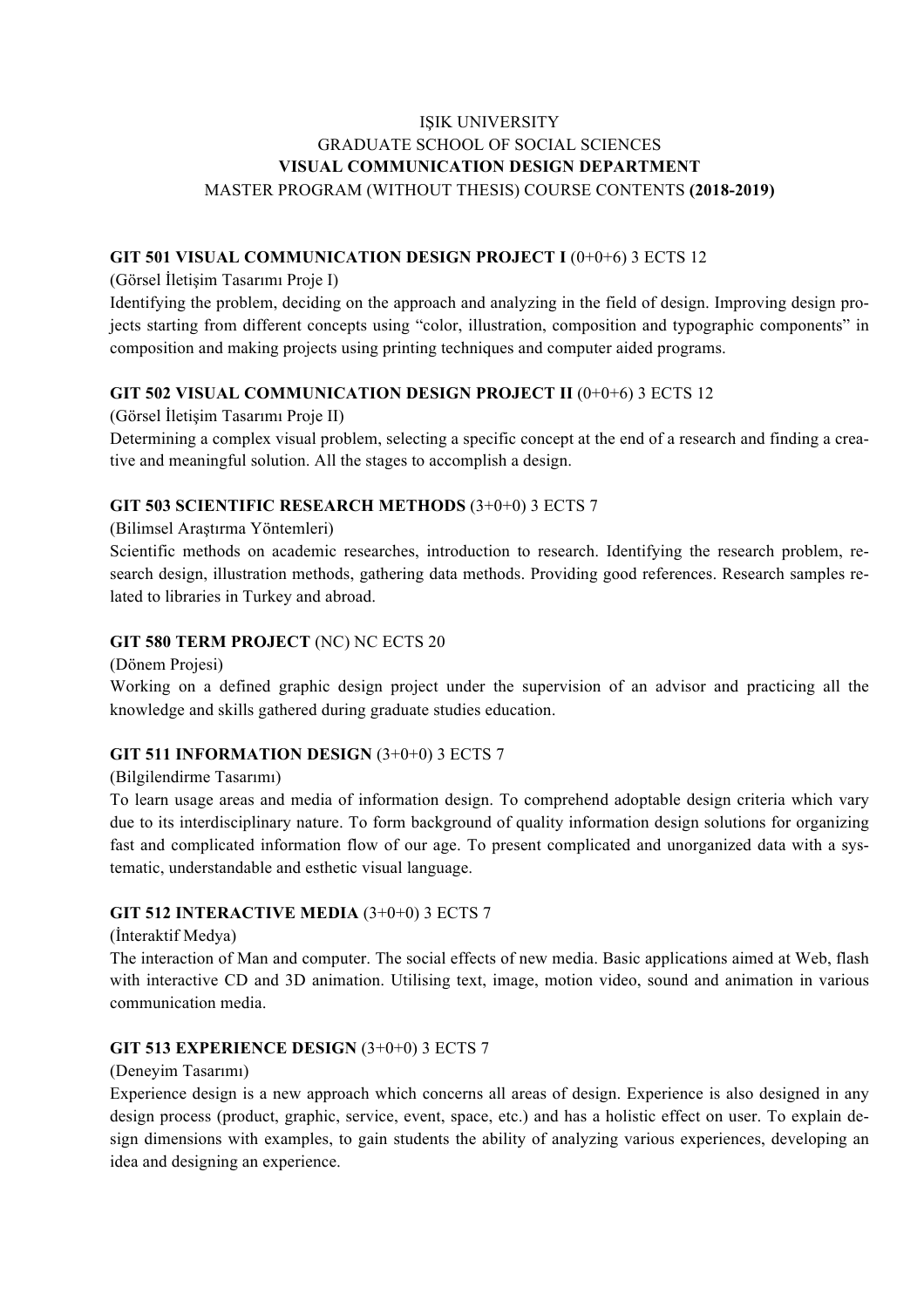## **GIT 514 DESIGN MANAGEMENT** (3+0+0) 3 ECTS 7

(Tasarım Yönetimi)

Applications of management, marketing and branding in fields where creativity and design become prominent. The basics, creativity, and design processes, strategy and management issues of these sectors.

# **GIT 515 VISUAL ANALYSIS TECHNIQUES** (3+0+0) 3 ECTS 7

(Görsel Çözümleme Yöntemleri)

Fundamental theories related to visual reading and esthetics. The application of Semiology in disciplines such as Architecture, Plastic Arts, Industrial Design, Graphic Design, etc.

# **GIT 516 HISTORY AND THEORY OF DESIGN** (3+0+0) 3 ECTS 7

(Tasarım Tarih ve Kuramları)

The stages of development of the concept of design in the world and in Turkey, the phases of design throughout ages. The structure and nature of design process, principles, rules and theories of design activities.

### **GIT 517 ENTREPRENEURSHIP IN DESIGN** (3+0+0) 3 ECTS 7

(Tasarımda Girişimcilik)

Concepts related to entrepreneurship. Creativity and innovativeness of entrepreneurship in design. Protection of brands and designs. Business ideas in entrepreneurship, preparing a business plan, management of business plan, finance and production plans. Entrepreneurship stories and case studies.

# **GIT 518 DIGITAL ILLUSTRATION** (3+0+0) 3 ECTS 7

(Dijital İllüstrasyon) History and theory of illustration, the importance of digital illustration. Techniques of digital illustration. Production of digital illustration to be used in mass communication for modern-day media.

# **GIT 519 DIGITAL GAME DESIGN** (3+0+0) 3 ECTS 7

(Dijital Oyun Tasarımı)

History of toy design, its basic concepts, logic of team work, graphic reality in games and their pedagogical aspects. Kinds of digital games and their influence. Design process of digital games.

### **GIT 520 KINETIC TYPOGRAPHY** (3+0+0) 3 ECTS 7

(Kinetik Tipografi) Ways of visual expressions with fonts, usage of fonts as plastic forms. Applied studies in animated graphic design area with the help of basic typographic design concepts in parallel to changing technology.

# **GIT 521 ANIMATION TECHNIQUES** (3+0+0) 3 ECTS 7

(Animasyon Teknikleri)

Theoretical information in the subject of animation. Animation language and logic. Basic items of visual and cinema languages. Animation film techniques. Stages in animation film production with the applications of surface and stop motions.

### **GIT 522 ANIMATION CINEMA** (3+0+0) 3 ECTS 7

(Canlandırma Sineması)